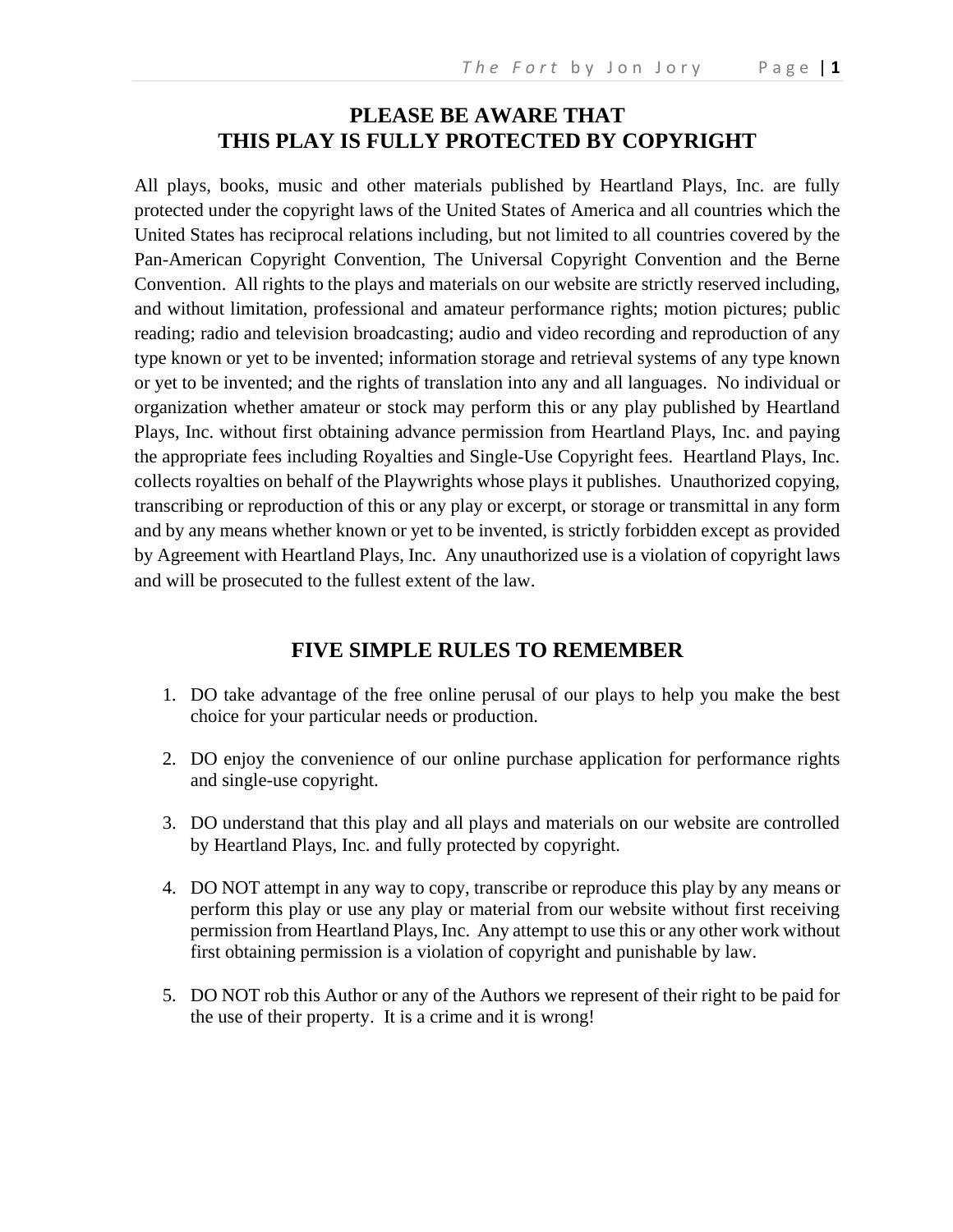**Product Code A1003-SP**

# The Fort

A short play by

Jon Jory

**ALL RIGHTS RESERVED REPRODUCTION WITHOUT SPECIFIC WRITTEN PERMISSION PROHIBITED**

> **Performance Rights Available Exclusively through Heartland Plays, Inc. at heartlandplays.com playsnow@heartlandplays.com customer service: 406-431-7680**

> > **Copyright © 2021 by Jon Jory**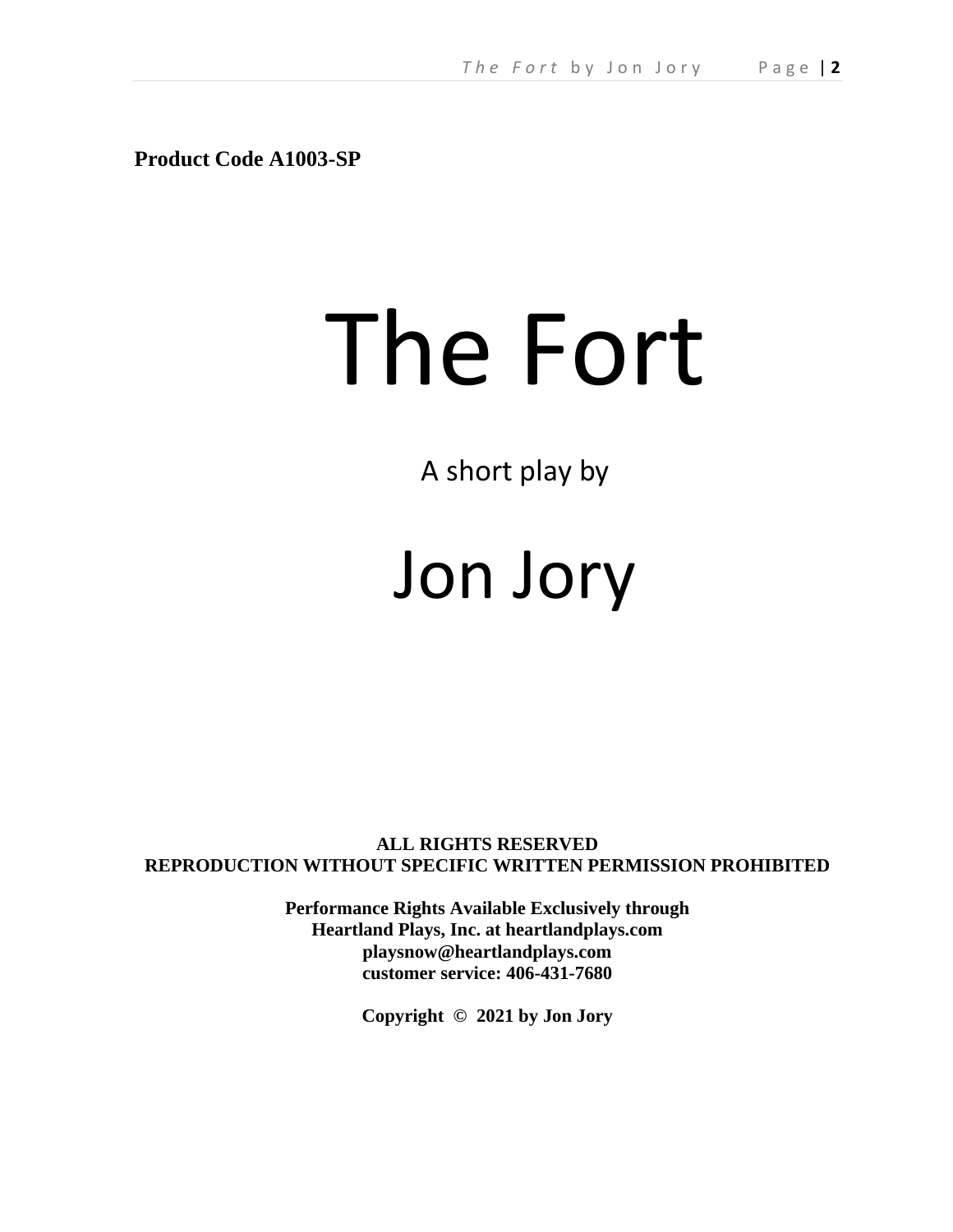# The Fort by Jon Jory

# **CHARACTERS 3W / 2M**

SUSIE; *20* DIME; *21* SUX; *19* CUPID; *Ageless* BOB; *23*

# **SET**

*A couple of chairs; a door*

# **COSTUMES**

*Contemporary*

# **RUNNING TIME**

*Approximately 15 minutes*

# **MUSIC**

*Take your pick*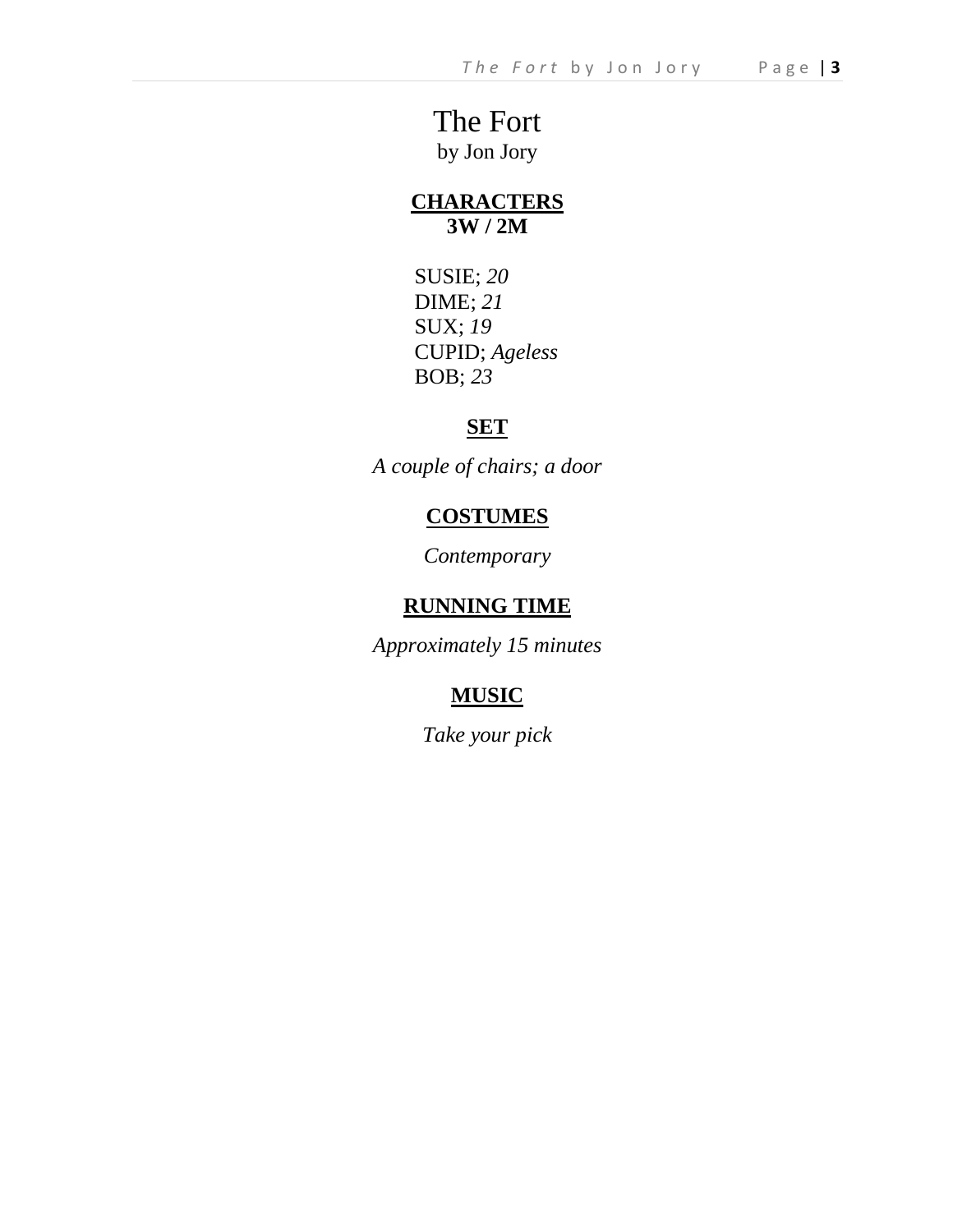## The Fort by Jon Jory

AT RISE: *A living room; a sofa, a mismatched chair, two yoga mats. Generally a mess. College students live here. SUX, a definitely alternative human is tearing strips of paper from a newspaper. DIME, a scary girl in an old, man's suit she got at Goodwill is reading "The Great Gatsby." SUSIE, who looks like the fifties version of our acceptable woman stands behind the couch eating a sandwich.*

#### SUSIE

Anybody want me to get them a sandwich?

#### DIME

That's an interesting idea. I didn't know there still were sandwiches. I thought they died when pizza was invented.

Nope.

#### DIME

SUX

SUSIE

Would you like a sandwich, Sux?

Bread kills you.

Really?

#### SUX

DIME

Well-known fact. It clogs you up and then you explode. I do like olive bread but only because It's fun to pick out the olives with a blindfold on.

SUSIE

Would you say we were normal?

DIME

Absolutely.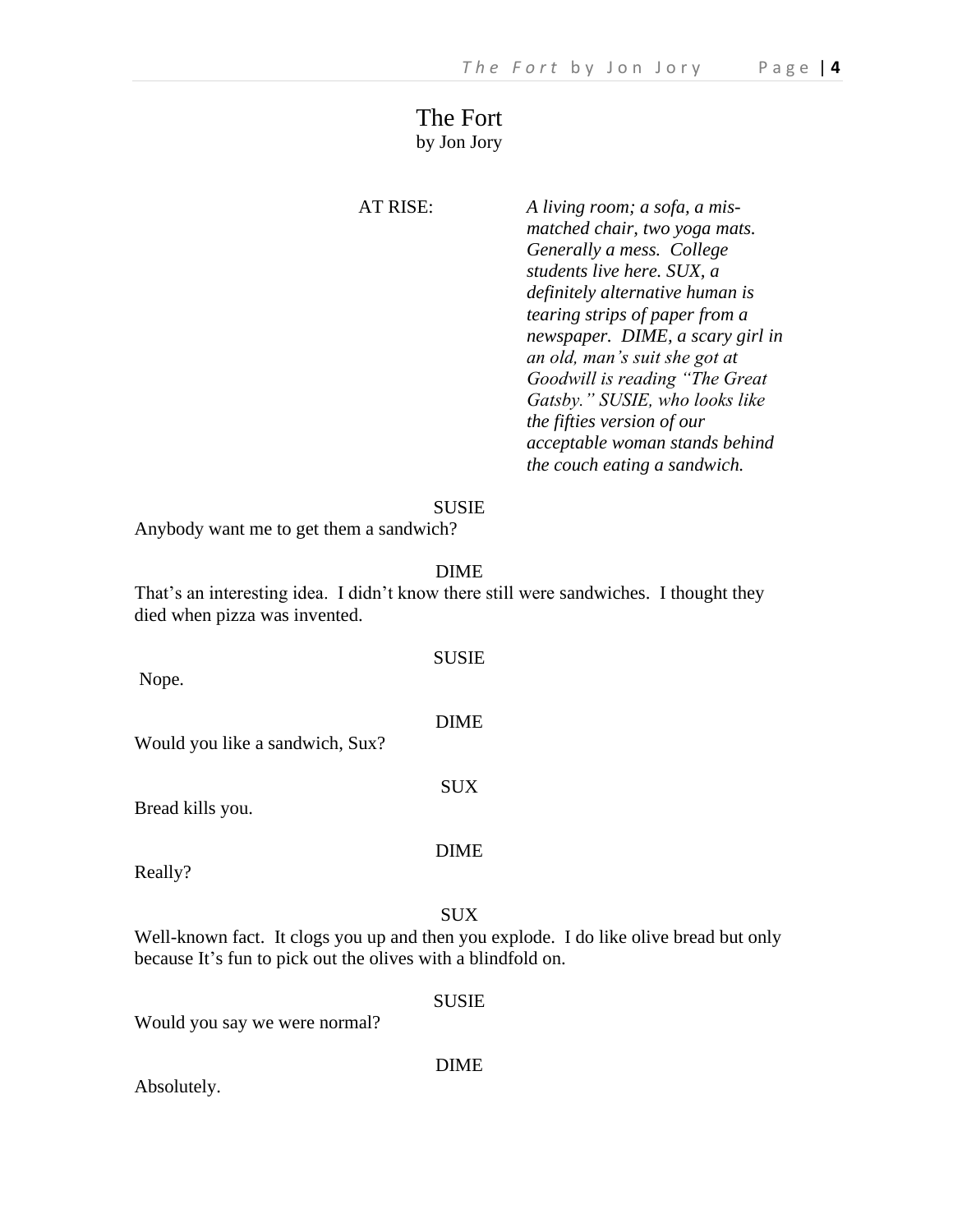#### SUX

Without a doubt.

#### DIME

America is a complete unmitigated mess. Everywhere on every level. This is a given. This being the case, it is normal to feel angry and alienated. The only thing to do when you are angry and alienated is go to college and read the *Great Gatsby*. Ergo, we are normal.

#### SUSIE

I actually feel hopeful.

#### SUX

No you don't.

SUSIE

Yes. I do. I believe that Zeus is testing us with Covid.

#### DIME

Did we run out of lightning bolts?

#### SUSIE

No, he still has lightning bolts but he ad his best bud, the God Chaos, thought Covid covered more ground. It's hard and even boring to hit millions of people with lightning bolts.

#### SUX

How are we doing?

#### SUSIE

Really well. Instead of being afraid of Covid we have hit on being afraid of each other which is healthier and more active.

#### DIME

Huh. It's so weird, Susie, that you are in a sense more normal that you're like a kind of pepper spray that blinds others to your deeply alienated personality.

#### SUSIE

I have simple needs. I want a condo with a western view and a superbly boring husband who works in some desperately boring industry, and we'll have a child who cries steadily from two A.M. to five and I'll make casseroles for us every evening.

#### SUX

What's a "casserole"?

SUSIE

I'm not sure.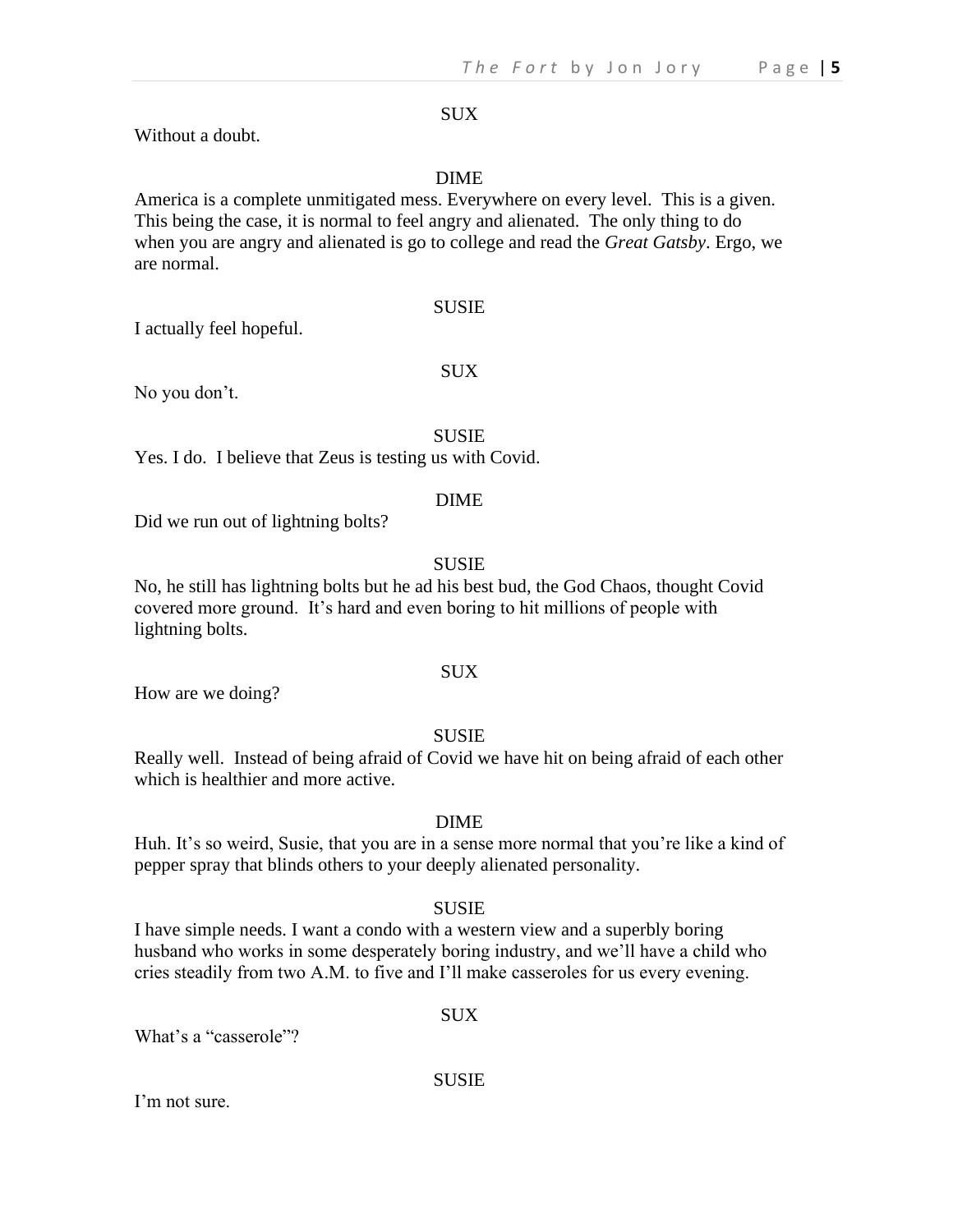#### DIME

That sounds like a hydrogen bomb of boredom.

SUSIE In the midst of catastrophe, boredom is the only good.

DIME A husband is an interesting idea. What would one do with a husband?

SUX You would be able to study him in the wild as Jane Goodall studied chimpanzees.

DIME What were the great Goodall's findings in her study?

SUX That they made tools, are omnivorous, eat meat and fish gut termites with twigs.

#### SUSIE

**SUX** 

DIME

**SUX** 

DIME

SUX

SUSIE

How long did she study these chimpanzees?

Fifty-six years.

And that's all she found out?

*There is a knock on the door.*

We've been discovered. SUSIE

Did we pay our rent?

You don't have to pay rent anymore.

Perhaps it's Covid.

Covid doesn't knock.

*There is another knock.*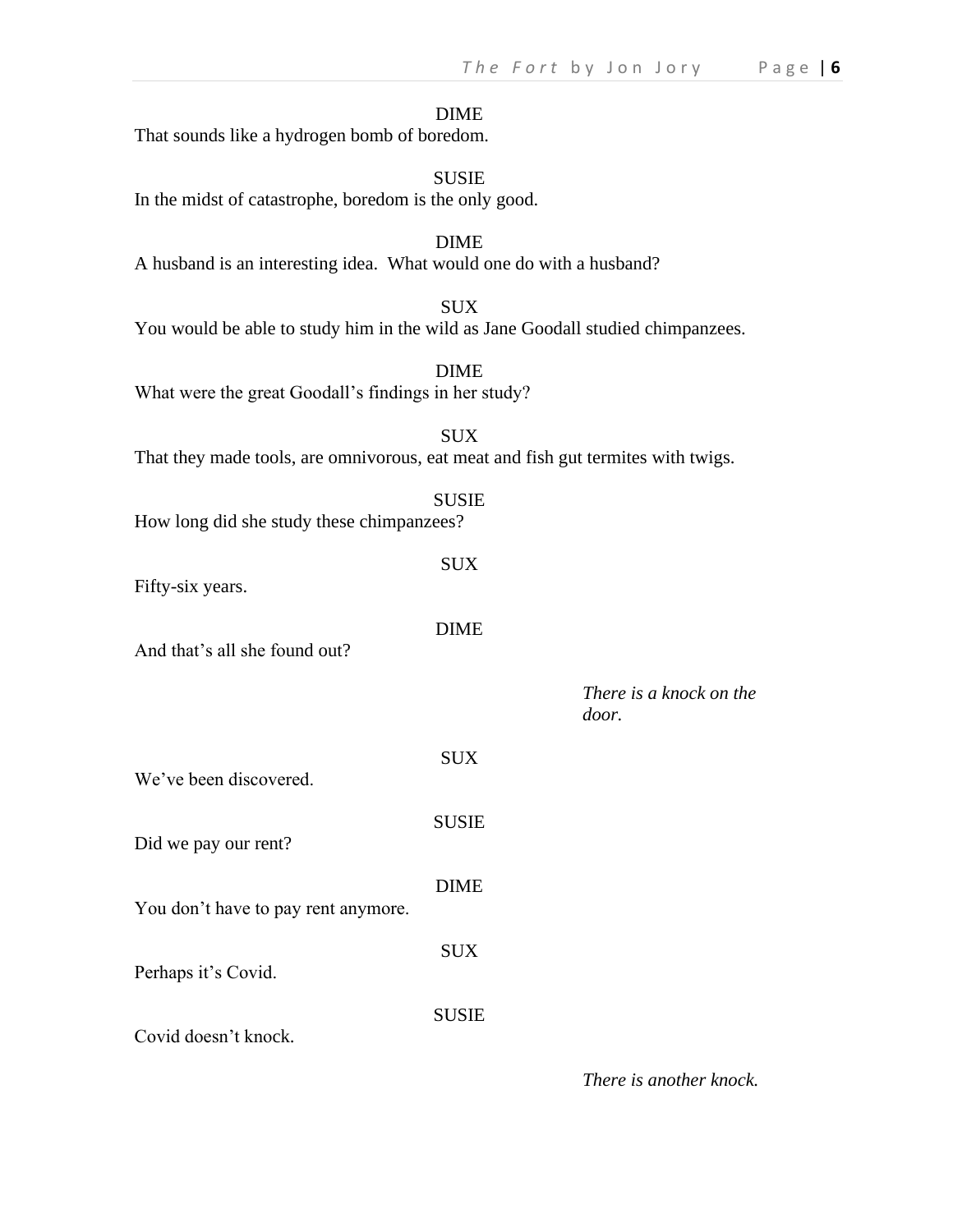#### **SUX**

Maybe it's Death in his Monk's robe carrying a scythe.

#### DIME

See, I never got that. About 150,000 people die each day on the planet. I mean, how does he get that done?

#### SUSIE

Maybe it's like all the Cinderella's at Disneyland. You only see one at a time but there are thousands of them.

#### SUX

Why have I never seen Death?

#### DIME

Well, I've never seen a Cinderella.

#### SUX

Good point.

#### *Another knock.*

#### SUSIE

So the question for our generation is, "Could anything good come in from the outside?"

#### I'd give that a No.

#### DIME

Well, there was that Seventh Day Adventist who came by about nine months ago. That was informative.

#### SUSIE

#### Information isn't necessarily a benefit− I thought we had decided against information.

SUX

What if it's Cupid?

#### DIME

I don't know historically if Cupid ever knocks.

### SUSIE

SUX

It was a big knock.

Maybe it's a big cupid.

SUX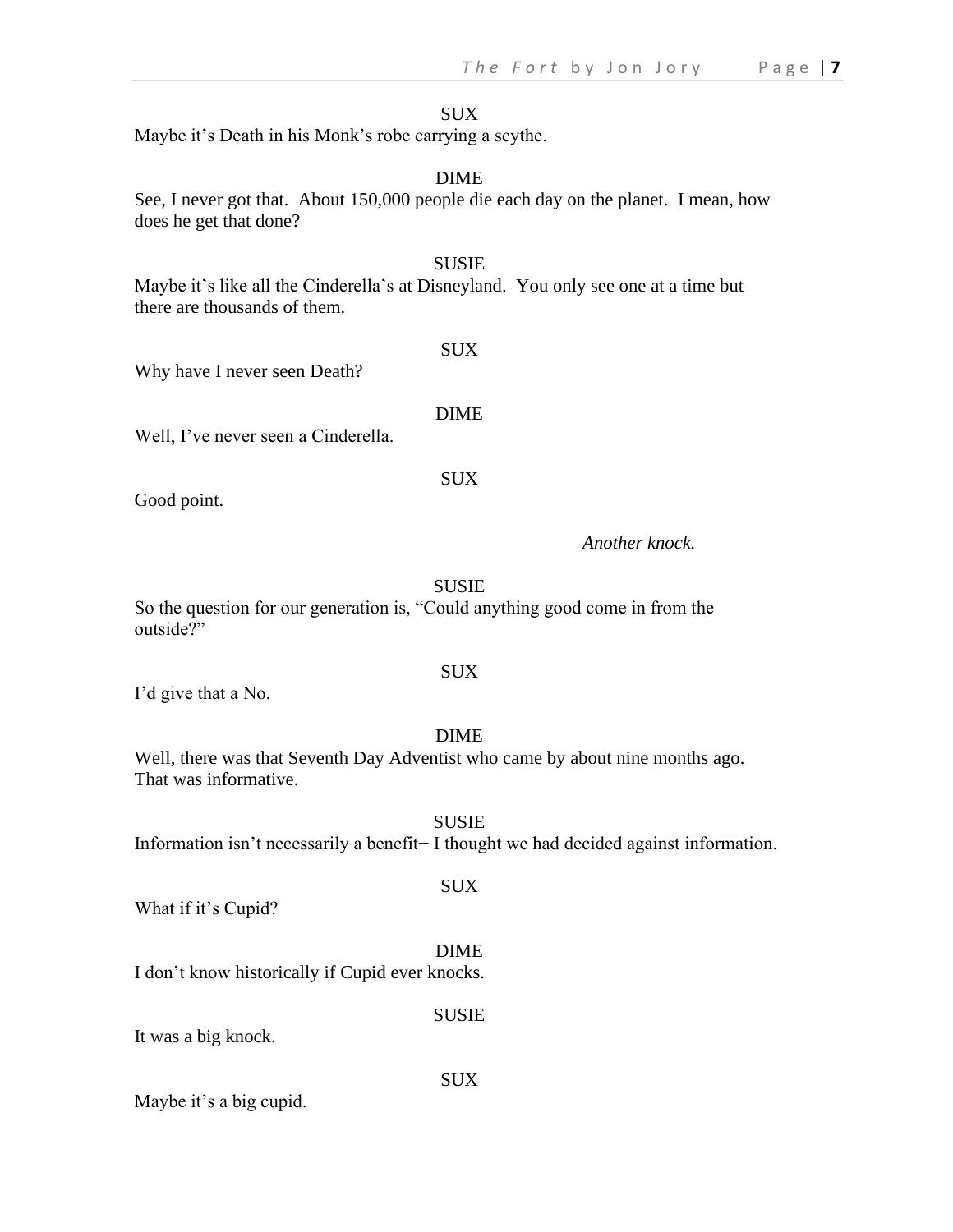#### DIME

I'm thinking we should roll the dice on this one. While we are all incredibly fascinating to each other, I worry I am slowly turning to stone from the legs up and might possibly need stimulation.

Your legs?

# SUX

#### DIME

No, those are beyond saving, I was thinking of my brain.

#### SUSIE

DIME

How much does a brain weigh?

| Shall we bring this to a vote?  | SUX         |  |
|---------------------------------|-------------|--|
| Are we still a democracy?       | SUSIE       |  |
| I'm not sure. I've lost track.  | <b>DIME</b> |  |
| Let's do one for George Clymer. | <b>SUX</b>  |  |
|                                 | SUS         |  |

Who's George Clymer?

SUX

The most boring signer of The Declaration of Independence who sat quietly and doodled pictures of cats.

DIME Let's definitely hold a vote for George. One, two three vote!

#### SUSIE

Wait. It should be a secret ballot.

#### DIME

We'll close our eyes.

SUSIE If we close our eyes, how will we know what the vote was?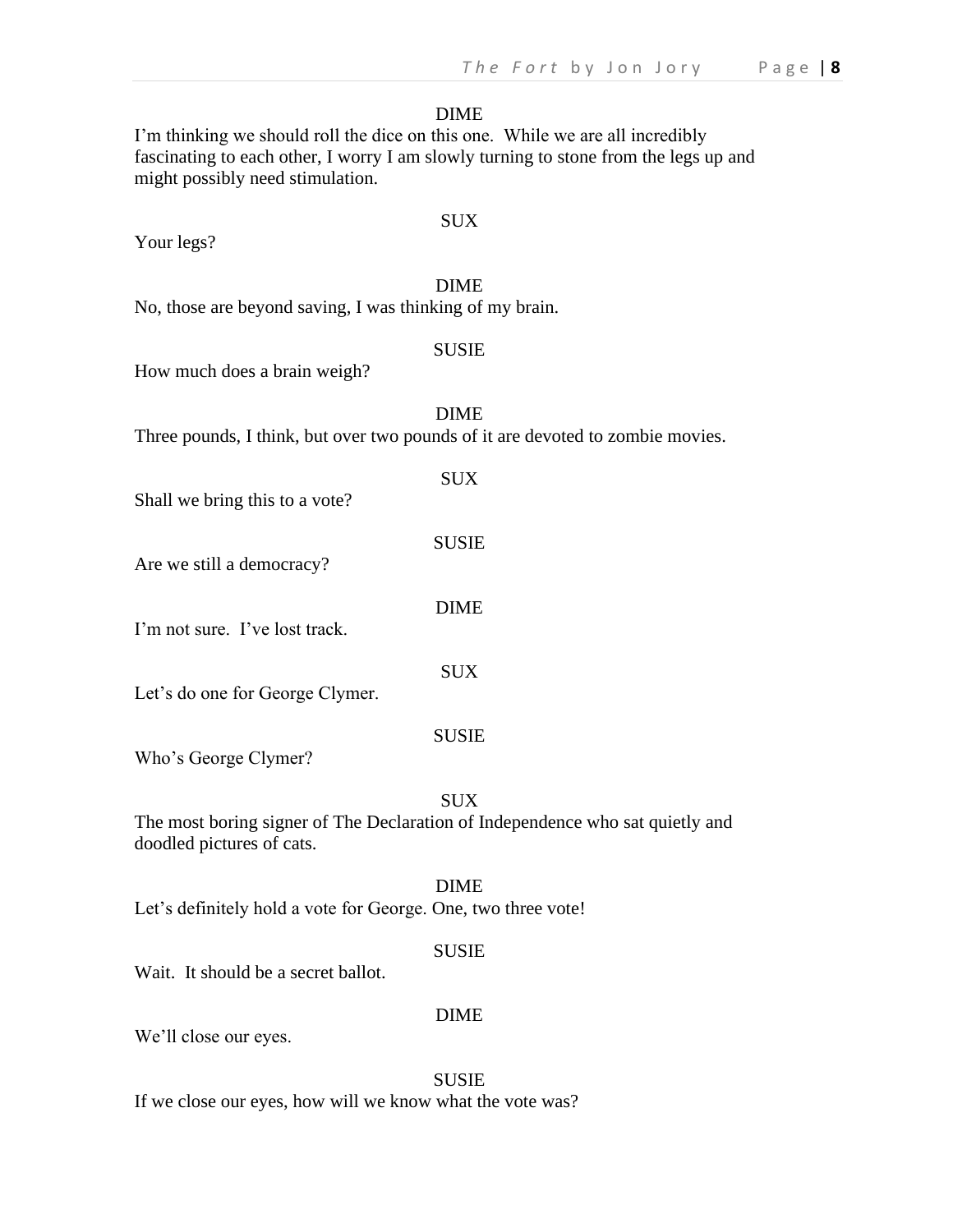| We'll say who we voted for.                                | <b>DIME</b>                                                                                               |
|------------------------------------------------------------|-----------------------------------------------------------------------------------------------------------|
| Then it's not a secret ballot.                             | <b>SUSIE</b>                                                                                              |
| Democracy is so hard.                                      | <b>SUX</b>                                                                                                |
| you how the vote turned out even though there was no vote. | <b>SUSIE</b><br>Just for a moment, let's pretend we're a fascist state that I'm the head of and I'll tell |
| Well, that is practical.                                   | <b>SUX</b>                                                                                                |
| Two votes yes, one vote nay.                               | <b>SUSIE</b>                                                                                              |
| Who voted 'nay'?                                           | <b>DIME</b>                                                                                               |
| I can't tell you, it's a secret ballot.                    | <b>SUSIE</b>                                                                                              |
| We could have a recount.                                   | <b>SUX</b>                                                                                                |
| There are no ballots because we're a fascist state.        | <b>SUSIE</b>                                                                                              |
| See, this is why anarchy is a good idea.                   | <b>DIME</b>                                                                                               |
| I'm going to let whoever it is in.                         | <b>SUSIE</b>                                                                                              |
| Why do you get to decide?                                  | <b>SUX</b>                                                                                                |
| Because I'm the cutest.                                    | <b>SUSIE</b>                                                                                              |

*She opens the door. She turns back.*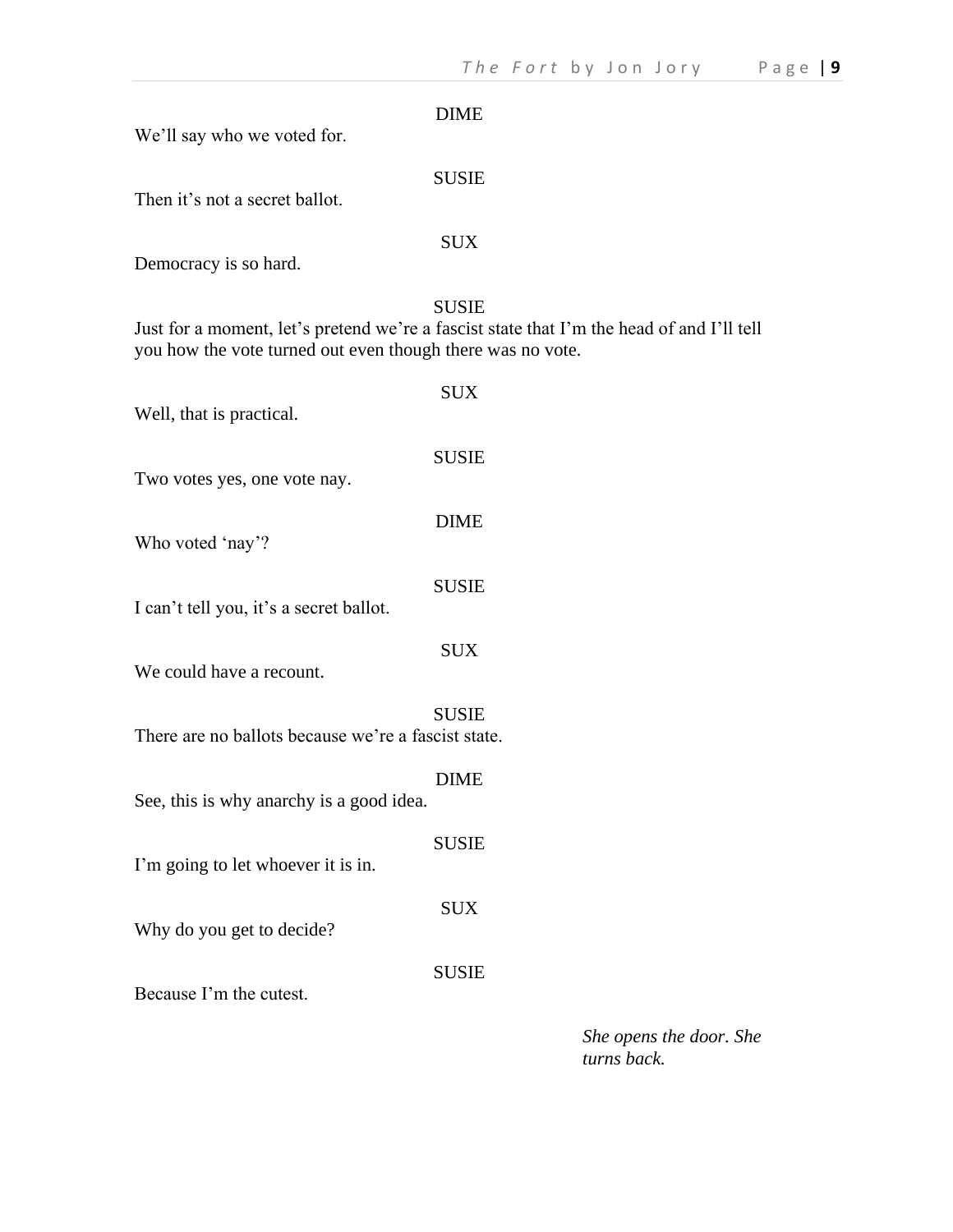| It is Cupid.                                                                     | SUSIE, Cont.    |                                                                                               |  |
|----------------------------------------------------------------------------------|-----------------|-----------------------------------------------------------------------------------------------|--|
| Told you.                                                                        | <b>SUX</b>      |                                                                                               |  |
|                                                                                  |                 | CUPID enters. It is a big<br>guy wearing only a<br>diaper. He has wings and<br>carries a bow. |  |
| Hey.                                                                             | <b>CUPID</b>    |                                                                                               |  |
| Hey.                                                                             | ALL THREE WOMEN |                                                                                               |  |
| I'm Cupid.                                                                       | <b>CUPID</b>    |                                                                                               |  |
| Are you the real Cupid?                                                          | <b>DIME</b>     |                                                                                               |  |
| I'm as real as Cupid gets.                                                       | <b>CUPID</b>    |                                                                                               |  |
| Did you come specifically to see us?                                             | <b>SUSIE</b>    |                                                                                               |  |
| <b>CUPID</b><br>No, I'm going door to door. Do you mind if I bring in my client? |                 |                                                                                               |  |
| Has he been vaccinated?                                                          | <b>SUX</b>      |                                                                                               |  |
| Yes, he got the Venezuelan vaccine.                                              | <b>CUPID</b>    |                                                                                               |  |
| Seems a little dicey but what the hell.                                          | <b>DIXIE</b>    |                                                                                               |  |
| (Calling)<br>Come on in Bob.                                                     | <b>CUPID</b>    |                                                                                               |  |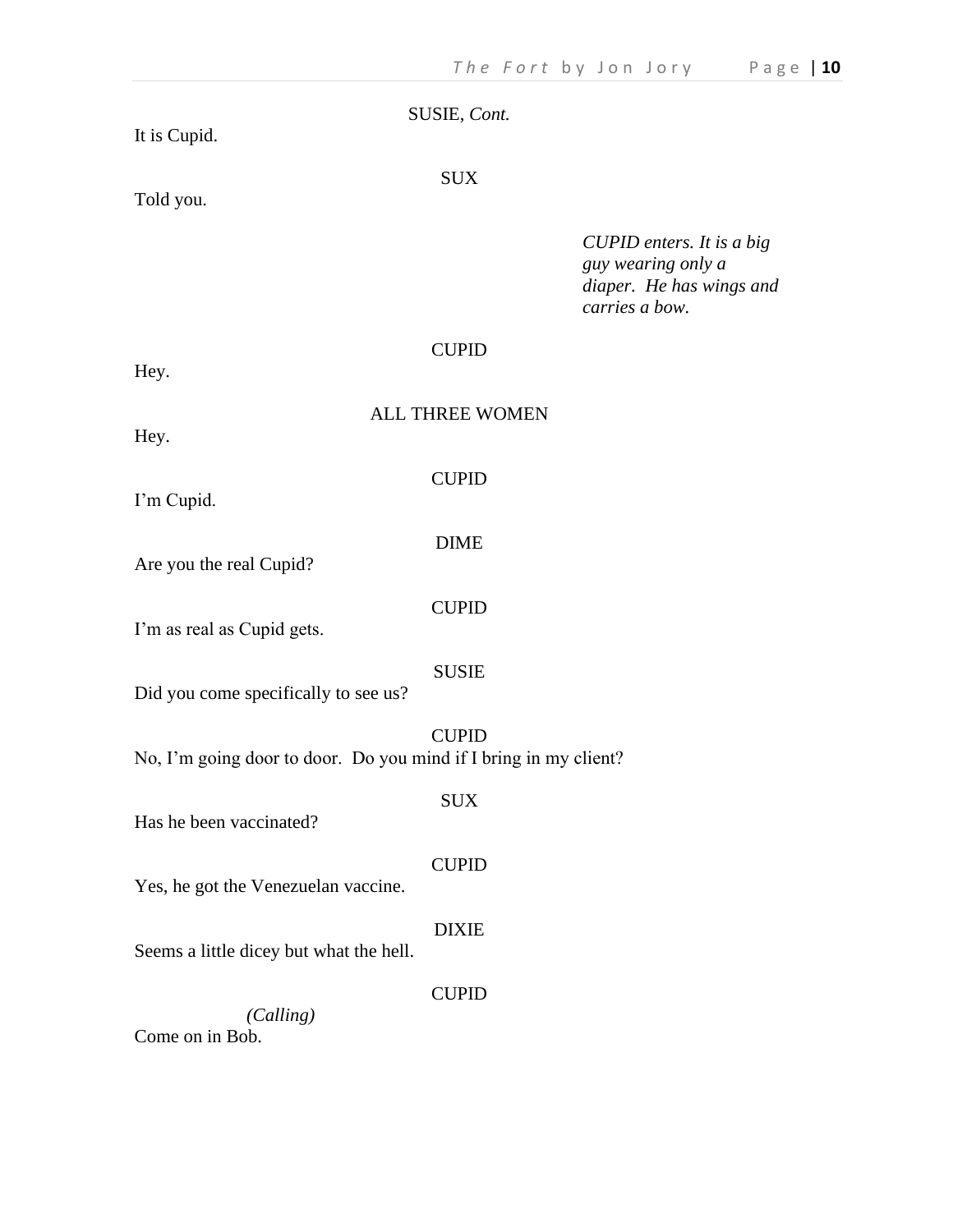*BOB enters. He is young and wears a sportscoat and glasses.*

#### CUPID, *Cont.*

This is Bob.

BOB

I'm Bob.

#### WOMEN

Hi Bob!

#### CUPID

In these troubled times when there are very few rescue dogs available, love is more important than ever. It binds the wounds inflicted by society and allows us to enjoy spaghetti which has very few positives. Are any of you young maidens currently gamboling in the meadows of affection? *(No reaction)* I'm taking that as a No. Your availability is a plus. Now, young maidens-

How do you define, 'young maidens'?

#### **CUPID**

SUX

Female.

#### SUX

That's a clarifier.

#### CUPID

Is there a young maiden present, who under propitious circumstances might give love a try?

*SUSIE raises her hand.*

#### CUPID, *Cont.*

Ah. Your name young maiden?

#### SUSIE

Susie.

#### **CUPID**

DIME

An excellent name for a love participant. *(To OTHER WOMEN)* And what are your names?

I'm Dime and she's Sux.